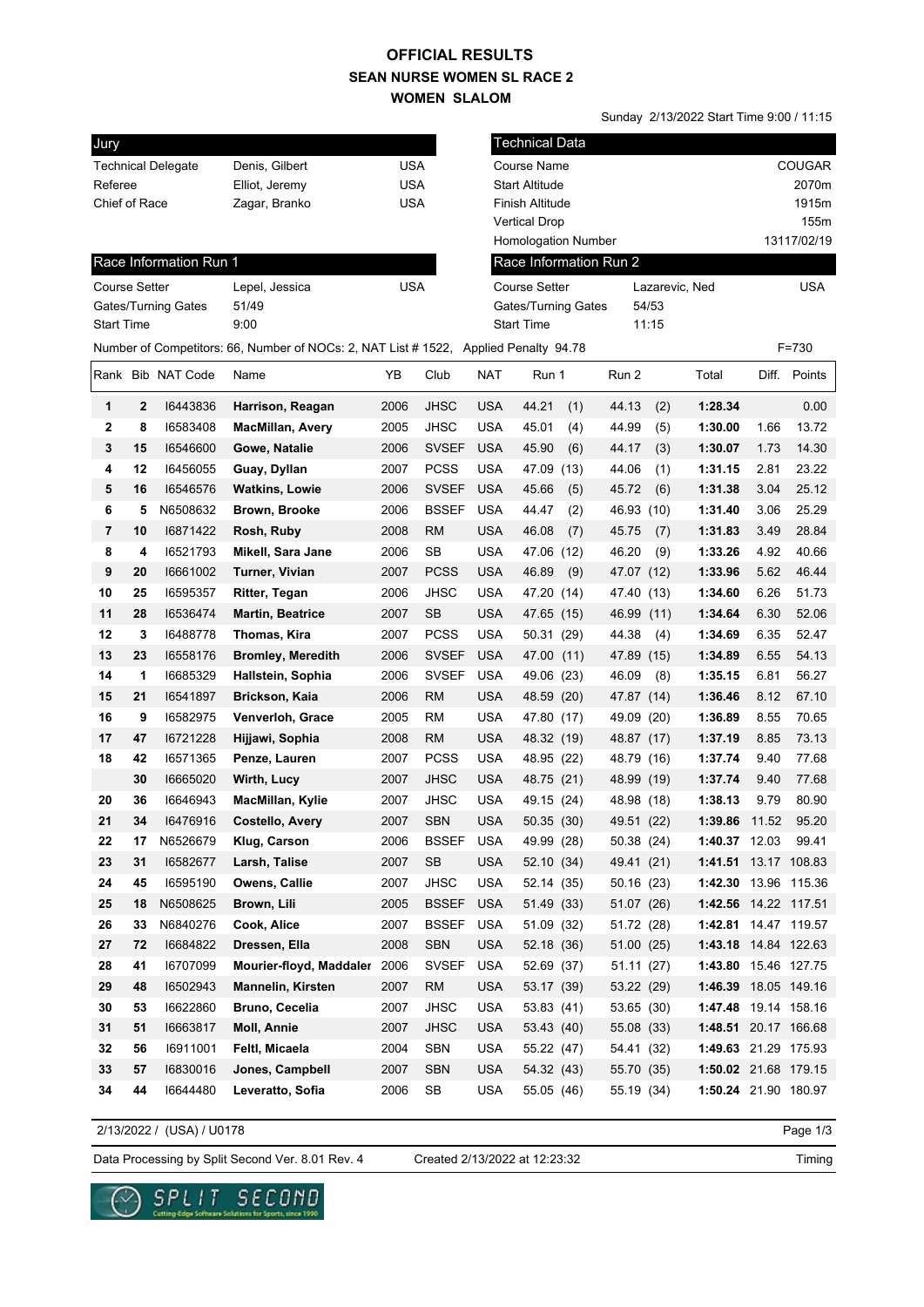## **SEAN NURSE WOMEN SL RACE 2 WOMEN SLALOM OFFICIAL RESULTS**

Sunday 2/13/2022 Start Time 9:00 / 11:15

| Rank |    | <b>Bib NAT Code</b> | Name                    | YB   | Club         | <b>NAT</b> | Run 1       | Run 2        | Total                | Diff. | Points       |
|------|----|---------------------|-------------------------|------|--------------|------------|-------------|--------------|----------------------|-------|--------------|
| 35   | 73 | 16866381            | Proulx, Tallulah        | 2008 | <b>RM</b>    | <b>USA</b> | 55.28 (48)  | 55.76 (36)   | 1:51.04 22.70 187.58 |       |              |
| 36   | 38 | 16447904            | Laakso, Paige           | 2005 | <b>PCSS</b>  | <b>USA</b> | 54.78 (45)  | 57.26 (41)   | 1:52.04 23.70        |       | 195.85       |
| 37   | 32 | 16763156            | Weed, Belle             | 2005 | <b>CV</b>    | <b>USA</b> | 52.89 (38)  | 59.24 (45)   | 1:52.13 23.79 196.59 |       |              |
| 38   | 55 | 16747635            | Kirby, Greta            | 2007 | <b>PCSS</b>  | <b>USA</b> | 56.20 (53)  | 56.00 (38)   | 1:52.20 23.86 197.17 |       |              |
| 39   | 54 | 16780373            | Pehrson, Ruby           | 2007 | <b>BR</b>    | <b>USA</b> | 56.52 (54)  | 55.96 (37)   | 1:52.48 24.14 199.48 |       |              |
| 40   | 59 | 16524748            | Tiranno, Jenna          | 2005 | <b>PCSS</b>  | <b>USA</b> | 55.85 (51)  | 56.85 (39)   | 1:52.70              |       | 24.36 201.30 |
| 41   | 52 | 16682791            | Cooke, Faith            | 2006 | <b>SVSEF</b> | <b>USA</b> | 56.18 (52)  | 57.03 (40)   | 1:53.21              |       | 24.87 205.51 |
| 42   | 35 | 16776570            | Carruth, Scarlett       | 2007 | <b>SVSEF</b> | <b>USA</b> | 49.62 (27)  | 1:03.86 (46) | 1:53.48              |       | 25.14 207.75 |
| 43   | 58 | 16555426            | Umble, Jenna            | 2007 | <b>SB</b>    | <b>USA</b> | 57.32 (55)  | 57.90 (43)   | 1:55.22              |       | 26.88 222.12 |
| 44   | 49 | 16571082            | <b>Pringle, Scarlet</b> | 2007 | <b>SVSEF</b> | <b>USA</b> | 1:01.88(60) | 54.10 (31)   | 1:55.98              |       | 27.64 228.40 |
| 45   | 63 | 17046755            | Selznick, Amilia        | 2007 | <b>SVSEF</b> | <b>USA</b> | 58.73 (57)  | 57.63 (42)   | 1:56.36              |       | 28.02 231.54 |
| 46   | 60 | 16628921            | Boehner, Morgan         | 2007 | <b>SB</b>    | <b>USA</b> | 57.99 (56)  | 58.84 (44)   | 1:56.83              |       | 28.49 235.43 |
| 47   | 29 | 16535548            | Kaufman Schiller, Hayd  | 2006 | <b>RM</b>    | <b>USA</b> | 46.97 (10)  | 1:13.47(48)  | 2:00.44 32.10 265.26 |       |              |
| 48   | 74 | 16999258            | Krugh, Julia            | 2008 | <b>JHSC</b>  | <b>USA</b> | 1:05.08(61) | 1:07.15(47)  | 2:12.23              | 43.89 | 362.69       |
| 49   | 50 | 16667820            | Kanarowski, Kendall     | 2007 | <b>RM</b>    | <b>USA</b> | 55.56 (50)  | 1:19.77(50)  | 2:15.33              |       | 46.99 388.30 |
| 50   | 75 | 17080184            | Dahl, Lucy              | 2007 | RM           | <b>USA</b> | 1:00.32(59) | 1:18.84(49)  | 2:19.16              |       | 50.82 419.95 |
| 51   | 61 | 16503478            | Railsback, Aurora       | 2007 | <b>BR</b>    | <b>USA</b> | 59.66 (58)  | 1:21.04(51)  | 2:20.70 52.36 432.68 |       |              |

**NOT PERMITTED TO START 1st RUN**

|    |          | DID NOT START 1st RUN: 1 competitor   |      |             |            |
|----|----------|---------------------------------------|------|-------------|------------|
| 37 | 16937622 | Petrisko, Savannah                    | 2007 | <b>PCSS</b> | USA        |
|    |          |                                       |      |             |            |
|    |          | DID NOT FINISH 1st RUN: 4 competitors |      |             |            |
| 62 | 16620569 | Huckabone, Emma                       | 2007 | <b>PCSS</b> | - USA      |
| 11 | 16511673 | Crist, Ruby                           | 2006 | SVSEF USA   |            |
| 6  | 16498340 | Peters, Emery                         | 2005 | <b>PCSS</b> | <b>USA</b> |
| 14 | 16609845 | Glick, Taylor                         | 2004 | JHSC        | USA        |
|    |          |                                       |      |             |            |

**DISQUALIFIED 1st RUN**

**NOT PERMITTED TO START 2nd RUN**

**DID NOT START 2nd RUN**

## **DID NOT FINISH 2nd RUN: 9 competitors**

| 64 | 16578115 | Rodriguez, Mariah       |      | <b>PCSS</b>  |            | 54.16 (42)   | <b>DNF</b> |
|----|----------|-------------------------|------|--------------|------------|--------------|------------|
| 71 | 16723198 | <b>Witherite, Dylan</b> | 2008 | <b>JHSC</b>  | <b>USA</b> | 48.05 (18)   | <b>DNF</b> |
| 46 | 16587743 | Preston, Sonja          | 2007 | <b>PCSS</b>  | <b>USA</b> | 55.37 (49)   | <b>DNF</b> |
| 43 | 16764409 | Potter, Anna            | 2006 | <b>PCSS</b>  | <b>USA</b> | 54.35 (44)   | <b>DNF</b> |
| 39 | 16831226 | Ryan, Madeline          | 2007 | <b>JHSC</b>  | <b>USA</b> | 49.40 (26)   | <b>DNF</b> |
| 26 | 16494540 | <b>Rixon, Scarlet</b>   | 2006 | <b>SVSEF</b> | <b>USA</b> | 47.66 (16)   | <b>DNF</b> |
| 24 | 16562699 | Hovey, Taylor           | 2007 | <b>SVSEF</b> | <b>USA</b> | 44.78<br>(3) | <b>DNF</b> |
| 22 | N6552703 | Davis, Sophia           | 2007 | <b>BSSEF</b> | <b>USA</b> | 46.29<br>(8) | <b>DNF</b> |
| 7  | N6415562 | Unger, Chloe            | 2006 | <b>BSSEF</b> | <b>USA</b> | 50.98 (31)   | <b>DNF</b> |

2/13/2022 / (USA) / U0178

Data Processing by Split Second Ver. 8.01 Rev. 4 Created 2/13/2022 at 12:23:32

Created 2/13/2022 at 12:23:32

Page 2/3